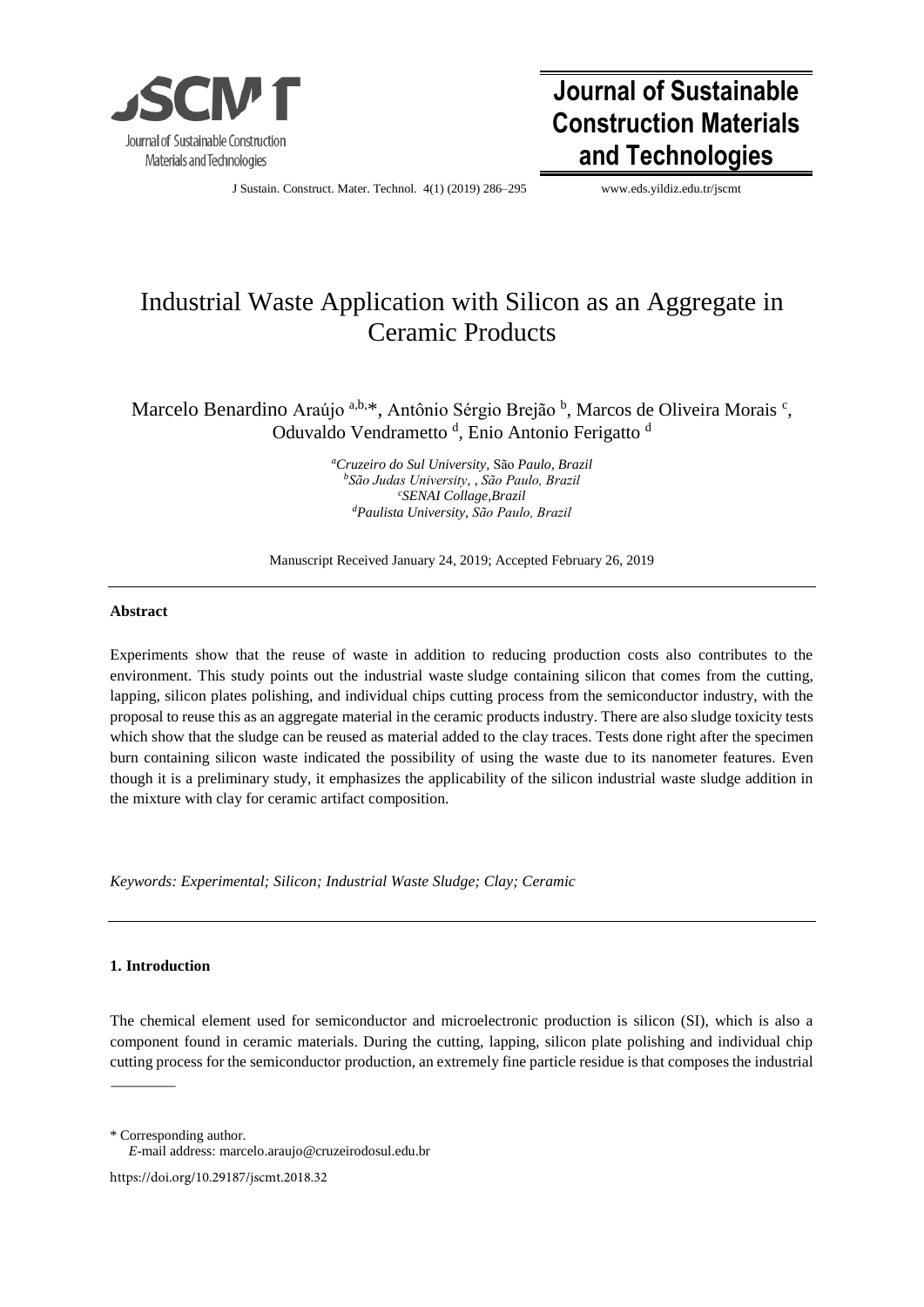waste sludge. As it is a very fine granular material, the silica particles (silicon oxide) are spherical with diameter 100 times smaller than the cement particles and as they are thinner than the cement, such particles compose a framework with greater homogeneity reducing the spaces in the structure (interstitial) [1].

Due to these special features, the waste can be a different and innovative aggregate when mixed with the ceramic artifact traces.

According to the Brazilian Ceramic Association (ABCERAM), what distinguishes mineral clay from others is the kind of structure andthe substitutions that can occur inside the structure, mainly from aluminum to magnesium or iron, from silicon to aluminum or iron.Consequently, the residual charges are neutralized by different ion electric charges of some cations. This way, there is no replacement in the kaolinite, but there is in the illite and the neutralizing cation is the potassium; there are also replacements in the montmorillonite and the neutralizing cations can be the sodium, calcium, potassium and others. It illustrates the differences in the characteristics of interest for several technological applications. For example, clays that are made up of the mineral kaolinitemainly are the most refractory clays, as they are mostly made up of silicon  $(SiO<sub>2</sub>)$  and alumina  $(A<sub>2</sub>O<sub>3</sub>)$ , and the others are less refractory due to the presence of potassium, iron and other elements [2].

The proposal of reusing industrial waste can be taken into account as a business opportunity, as the search for ways to reduce the environmental impact created by waste is in the organization's strategic management as a new innovation line and industrial entrepreneurship. Following this philosophy, we see that with the waste flow designed strategically it's possible to get to a cycle closing which can be reached by the industrial ecosystem formation in which the power and material consumptionis optimized and the waste from a production process can be used as raw material for other processes [3].

In addition to the economic opportunities that come from reuse, reprocessing, and recycling, the sustainable businesses will lead their strengths in favor of their corporate and business image while societies will defend themselves by means of specific legislation and regulations [4].

## **2. Objective**

In Brazil, this proposal comes with guidelines applicable to solid waste, in Chapter I of the Introductory provision in the National Solid Waste Policy (PNRS), Law No. 12,305/2010, Article 13, for law enforcement purposes, among the industrial waste we can list the industrial waste generated by the production processes and industrial facilities [5].

With regard to industrial waste, there is the concern about the toxicity level of these elements. Ecotoxicology tests must be done to evaluate the contamination risk level to humans and the environment. Tests with industrial waste sludge from the semiconductor industry were carried out to evaluate the possibility of acute toxicity using the bioindicator Eisenia Andrei organism in which no individual death was noted in the concentrations used, stating lack of acute toxicity for these organisms for 14 days [6].

Toxicity refers to the potential of a certain substance, product, or set of substancesto cause harmful effects in the organisms in which they are in contact with. These effects can be from behavioral changes, growth changes, or reproduction changes, evento theorganisms' death. In order to evaluate the degree of impact that a certain effluent can cause on the receptor body, toxicity tests are carried out and the purpose is to simulate in laboratories the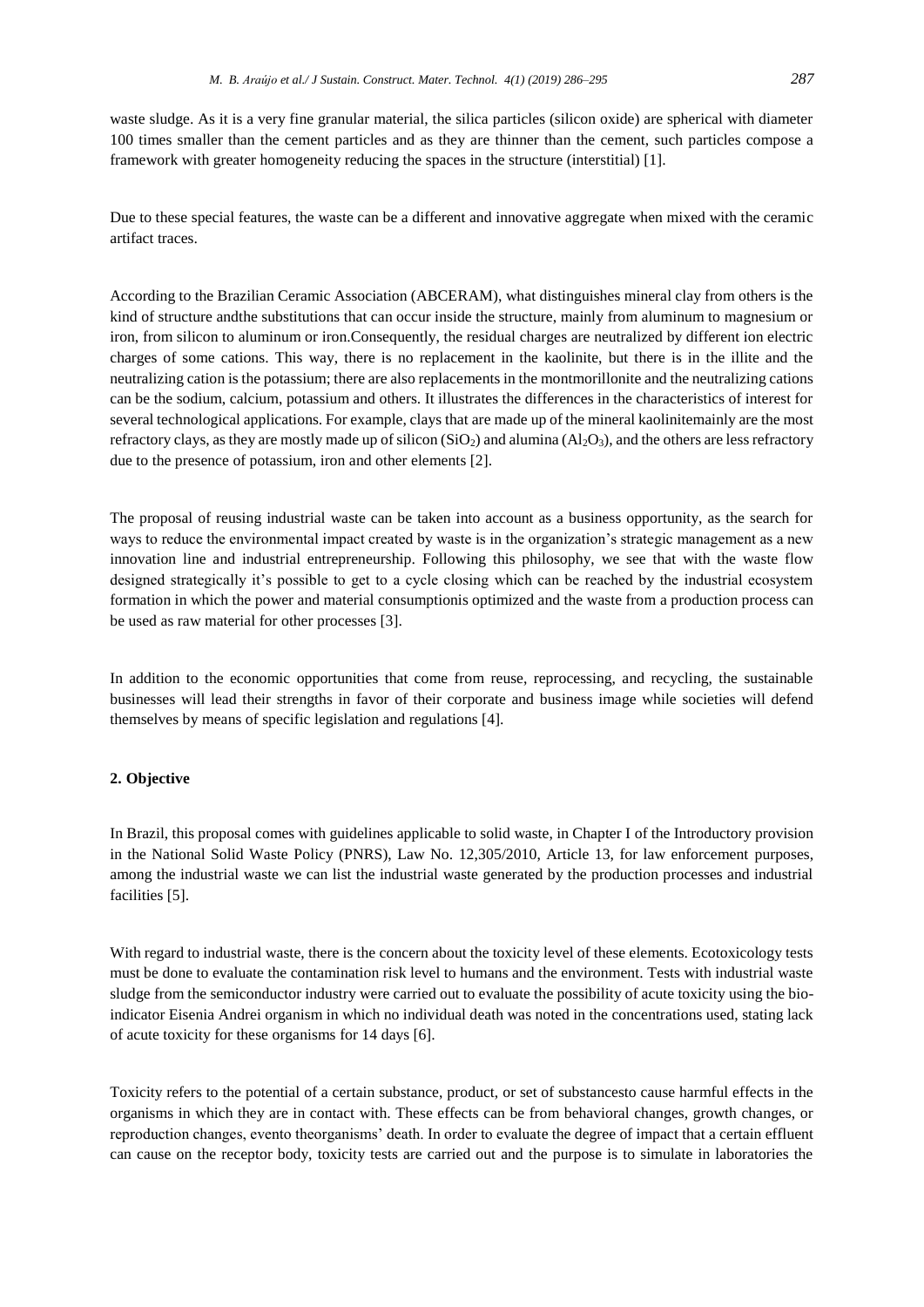effects that could be noted in the receptor body after the release of the effluent. Toxicity and Ecotoxicological tests are synonyms to set up the main ecotoxicology tool to evaluate effluents toxicity [7].

To evaluate the addition of industrial waste sludge possibility as value-added material to the ceramic artifact traces, tests with the addition of sludge were carried out in laboratories and empirically added in a proportion of 20% from 0 to 100% for clay and for dehydrated silicon waste.

In a study carried out by Ramos regarding clay characterization used for structural ceramics it was noted that most of the samples presented particle-size distribution suitable for structural ceramics production and the samples showed high plasticity level and the materials analyzed are mainly composed of quartz, smectite clay mineral, kaolinite, mica, feldspar and an aluminum silicate hydroxide that concluded that the physical mineralogy is very important to understand the clay processing behavior and evaluate its suitability for the use of industrial ceramic [8].

It's noted that the ceramic artifacts studies have been increasing in the science field and in academic research from the primary inputs to the recycling.

Ceramic waste can be turned into aggregate ground rocks instead of rough aggregate and the experimental study showed that the ceramic waste recycling is feasible as a gross aggregate for the nonstructural concrete artifacts production [9].

In another research ceramic coating waste in the cement production as tile waste shows pozzolanic properties and chemical and physical properties of the cement and they are in conformity with the cement standard to the addition of 35% of tile waste [10].

As the purpose of this study is to evaluate the performance and dimensional characteristics of mass and resistance for the reuse of waste that comes from the semi-conductor production as a ceramic aggregate, this possibility of reuse can reduce the environmental impact regarding disposal and contribute as new ceramic aggregate materials.

## **3. Methodology**

This research proposal was to evaluate changes in the dimensional characteristics of mass and resistance of the samples for the ceramic artifacts production with the addition of silicon waste from the semiconductor production process. The tests were carried out in May 2016 in the Laboratory of Processing and Material Characterization from the Technology College in São Paulo and the experiment steps were divided as follows:

- a. Industrial waste sludge moisture drying and measurement,
- b. Test specimen production and burn,
- c. Specimen bending tests.

### **a– Industrial waste sludge moisture drying and measurement**

In the sludge drying process two approaches were used (oven and humidity scale) the high content of moisture in the sludge of approximately 92% is seen in Table 1 and Table 2. The sludge dehydration operation occurred for 7 days at 90 ⁰C in a Digital timer multiprocessor oven and the dehydration operation occurred for 30 minutes at 118 °C in the moisture scale.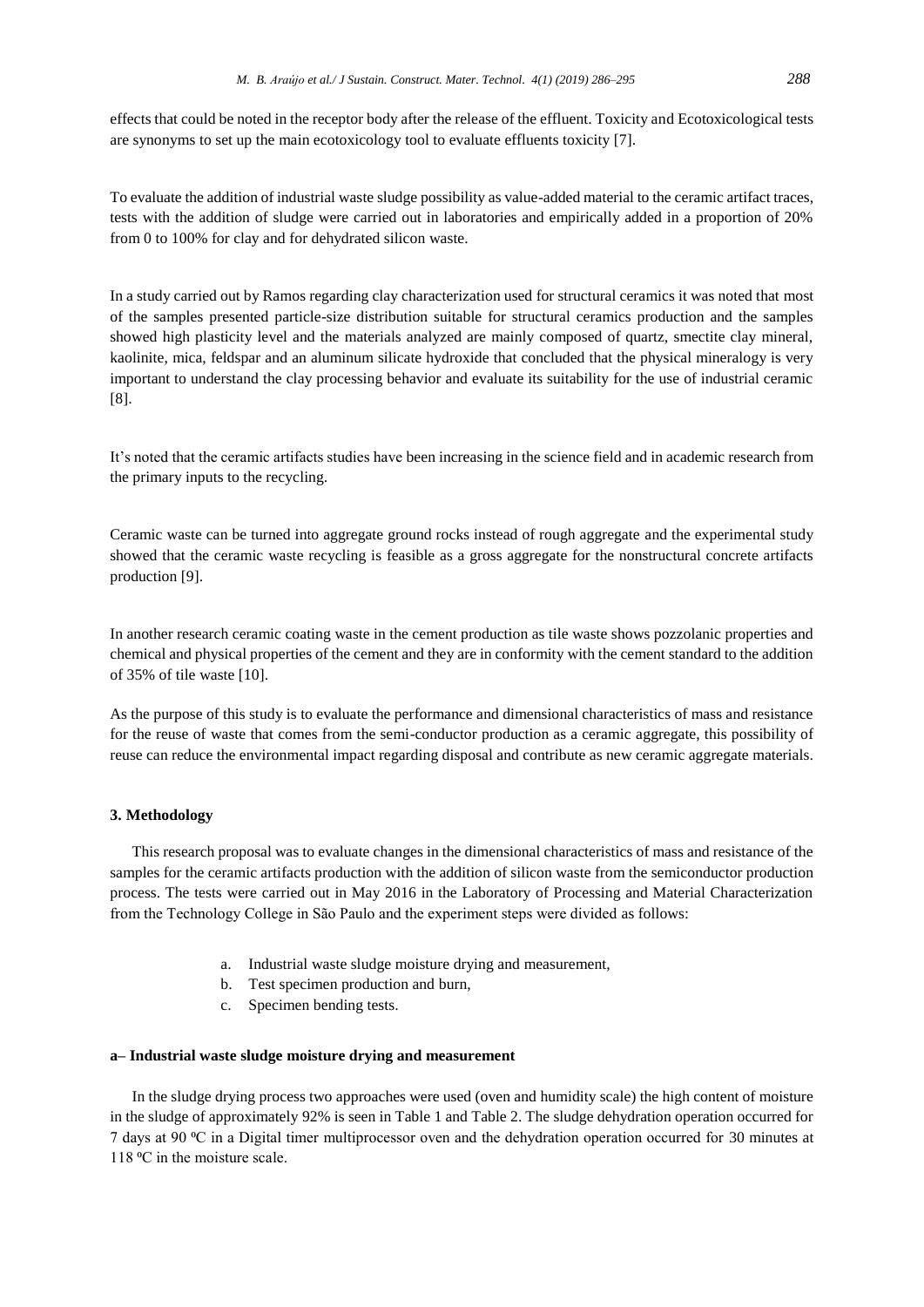Table 1. Industrial Waste Sludge drying in oven

| Industrial waste sludge drying (Si) | Loss of mass humidity | Humidity (%) |
|-------------------------------------|-----------------------|--------------|
| Wet net mass $= 0.546$ kg           |                       | 92.50%       |
| Dry net mass $= 0.041$ kg           | $0.505$ kg            |              |

Table 2. Industrial waste sludge drying in moisture scale

| Industrial waste sludge drying (Si) | Loss of humidity in mass | Moisture $(\%)$ |
|-------------------------------------|--------------------------|-----------------|
| Wet net mass $= 5.120g$             |                          | 92.30%          |
| Dry net mass = $0.395g$             | 4.725g                   |                 |

# **b – Test specimen production and burn**

For theproduction of the testspecimen, there were 2.5 kilograms of silicon industrial waste sludge in the Digital Timer microprocessor oven Sterilifer at 90 °C for 48 hours for dehydration. After drying, there was a gain of 0.250 kilograms that were ground until obtaining a very fine aggregate as it's shown in Figure 2.



Fig. 1. Silicon industrial waste sludge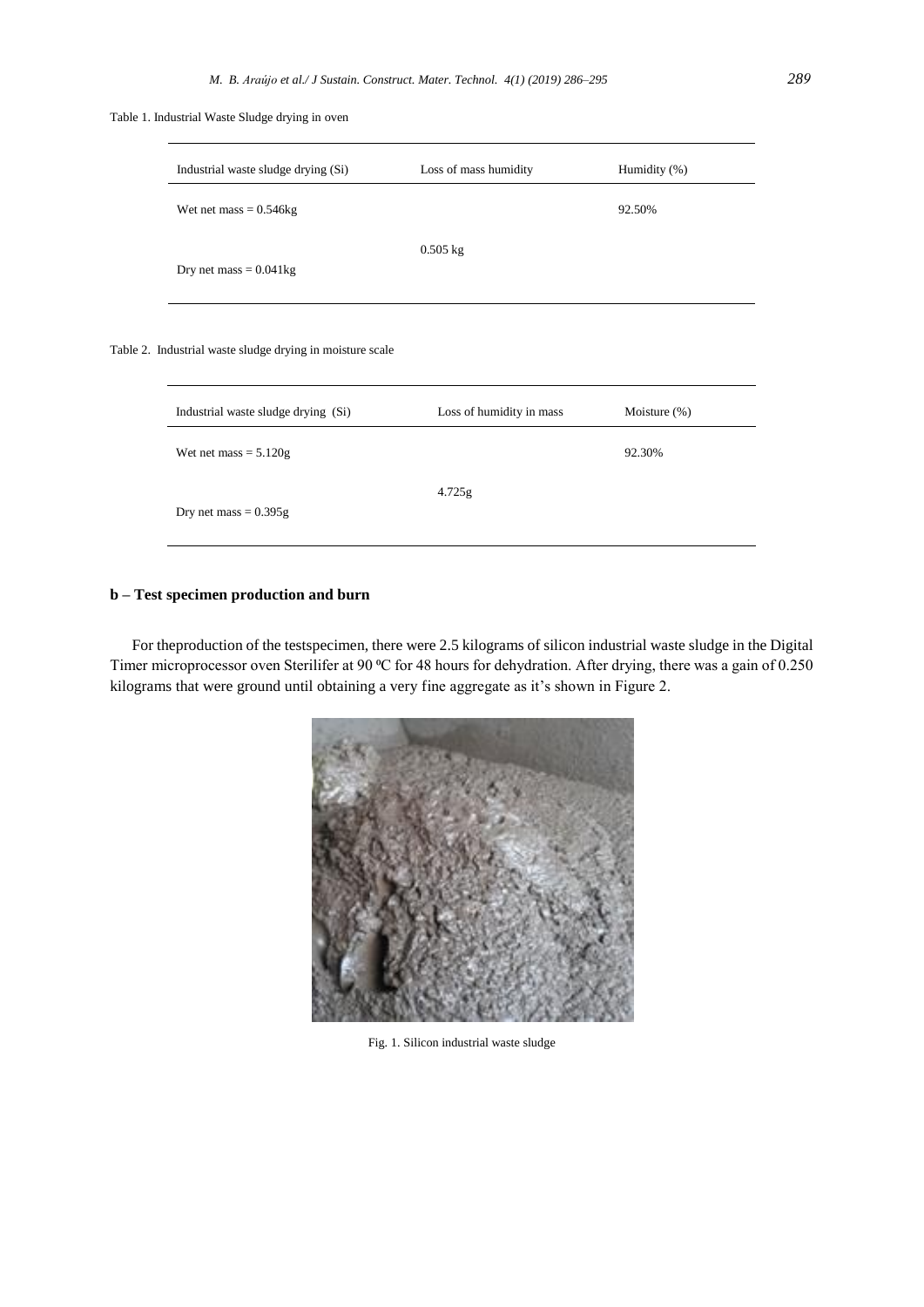

Fig. 2. Dehydrated silicon powder

Table 3 shows the mixture proportions of clay and silicon powder for the production of 18 rectangular testpieces in a scale from 0 to 100% of clay and silicon that were produced in a hydraulic press Shimadzu model and 120 kN capacity. The samples were pressed at 40 kN with the following dimensions described in Table 4 and noted in Figure 3.

Table 3. Clay and silicon proportion in test specimen

| Elements in %  |              | Proportion in grams |                |  |  |
|----------------|--------------|---------------------|----------------|--|--|
| Clay           | Silicon      | Clay                | Silicon        |  |  |
| 100            | $\mathbf{0}$ | 10                  | $\Omega$       |  |  |
| 80             | 20           | 8                   | $\overline{2}$ |  |  |
| 60             | 40           | 6                   | $\overline{4}$ |  |  |
| 40             | 60           | 4                   | 6              |  |  |
| 20             | 80           | $\mathfrak{2}$      | 8              |  |  |
| $\overline{0}$ | 100          | 0                   | 10             |  |  |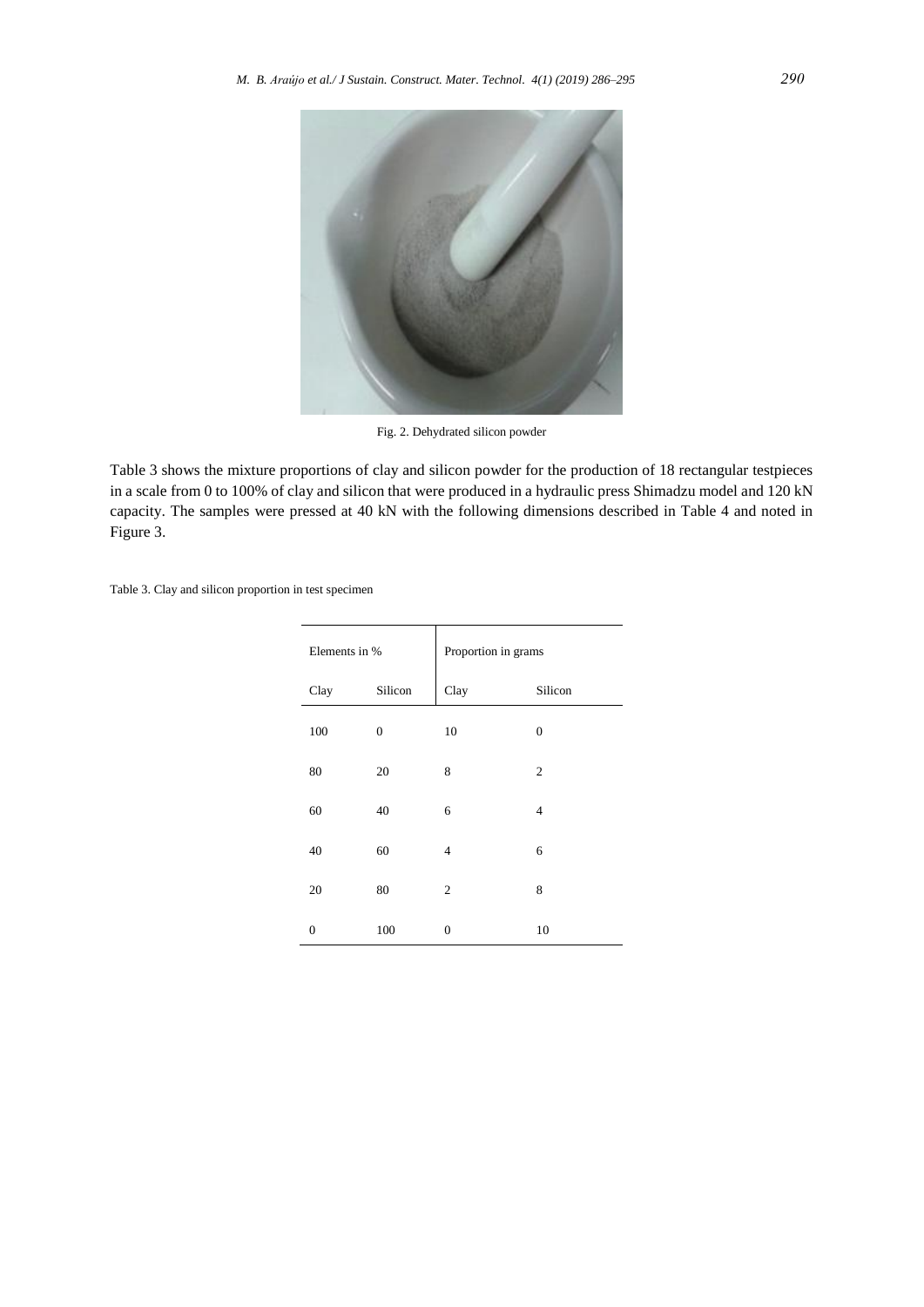### Table 4. Dimensions of test specimen

|                | Elements in %    |                  | Dimensions before the burn (E, | Quantity |  |
|----------------|------------------|------------------|--------------------------------|----------|--|
| Sample         | Clay             | Silicon          | $C, L$ ) in mm                 |          |  |
| 1              | 100              | $\boldsymbol{0}$ | 5 x 61 x 21                    | 3        |  |
| $\overline{2}$ | 80               | 20               | 5 x 61 x 21                    | 3        |  |
| 3              | 60               | 40               | 10 x 61 x 21                   | 3        |  |
| $\overline{4}$ | 40               | 60               | 9 x 61 x 21                    | 3        |  |
| 5              | 20               | 80               | 9 x 61 x 21                    | 3        |  |
| 6              | $\boldsymbol{0}$ | 100              | 12 x 61 x 21                   | 3        |  |
|                |                  |                  |                                |          |  |

 $E =$  thickness  $C =$  Length  $L =$  Width



Fig. 3. Test specimen after pressing

The test specimenwere wrapped in an oven as a muffle furnace for 24 hours at an increasing temperature from 0 to 1000 °C with one hour rest after the burnwas complete, as it's shown in Figure 4. According to the Brazilian Ceramic Association, after drying, the pieces must undergo a thermal treatment at high temperatures and for most of the products, the temperature is between 800 °C to 1700 °C, in continuous or intermittent ovens.



Fig. 4. Test piece burn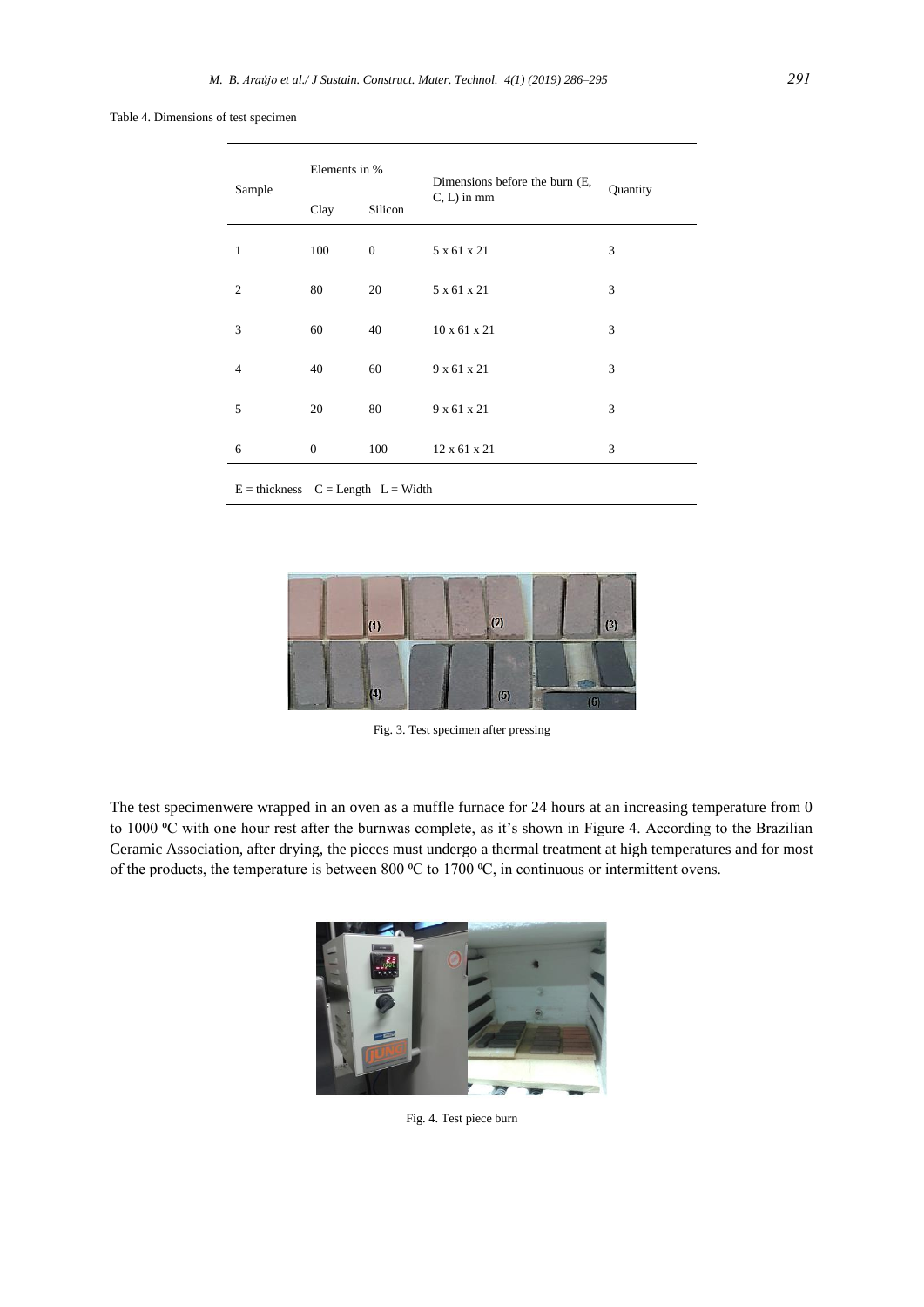## **c- Bending test**

After the cooling of the test specimen as seen in Figure 5, these were subjected to bending test in the universal machine for traction mechanical tests, compression and bending; model EMIC DL-10000, maximum capacity of 100 kN as shown in Figure 6.



Fig. 5. Test specimens after burn procedure



Fig. 6. Bending test in test specimen

# **4. Results**

It was seen that the industrial waste sludge is composed of high humidity reaching 92% in a mass of water. This result may influence in water saving to preparing ceramic mass traces.

Even empirically, the burn process of the test specimens suggested a considerable change in the masses. Table 5 shows that as some proportions of residual were added to clay, the average mass has had an important reduction achieving a difference of 2.38 grams, which represents 30.8%.

Table 5. Difference in mass and percentage

| Elements in %  |              | Proportion in grams |                | Average        | Average mass            | Average<br>mass | Average    |              |
|----------------|--------------|---------------------|----------------|----------------|-------------------------|-----------------|------------|--------------|
| Sample         | Clay         | Silicon             | Clay           | Silicon        | mass before<br>the burn | after the burn  | difference | difference % |
| $\mathbf{1}$   | 100          | $\mathbf{0}$        | 10             | $\mathbf{0}$   | 10.5                    | 9.53            | 0.97       | 10.1         |
| 2              | 80           | 20                  | 8              | $\overline{c}$ | 10.2                    | 8.80            | 1.40       | 15.9         |
| 3              | 60           | 40                  | 6              | $\overline{4}$ | 10.9                    | 8.95            | 1.95       | 21.7         |
| $\overline{4}$ | 40           | 60                  | $\overline{4}$ | 6              | 10.9                    | 8.72            | 2.18       | 25.0         |
| 5              | 20           | 80                  | 2              | 8              | 10.1                    | 7.72            | 2.38       | 30.8         |
| 6              | $\mathbf{0}$ | 100                 | $\mathbf{0}$   | 10             | 10.6                    | 7.67            | 2.93       | 38.2         |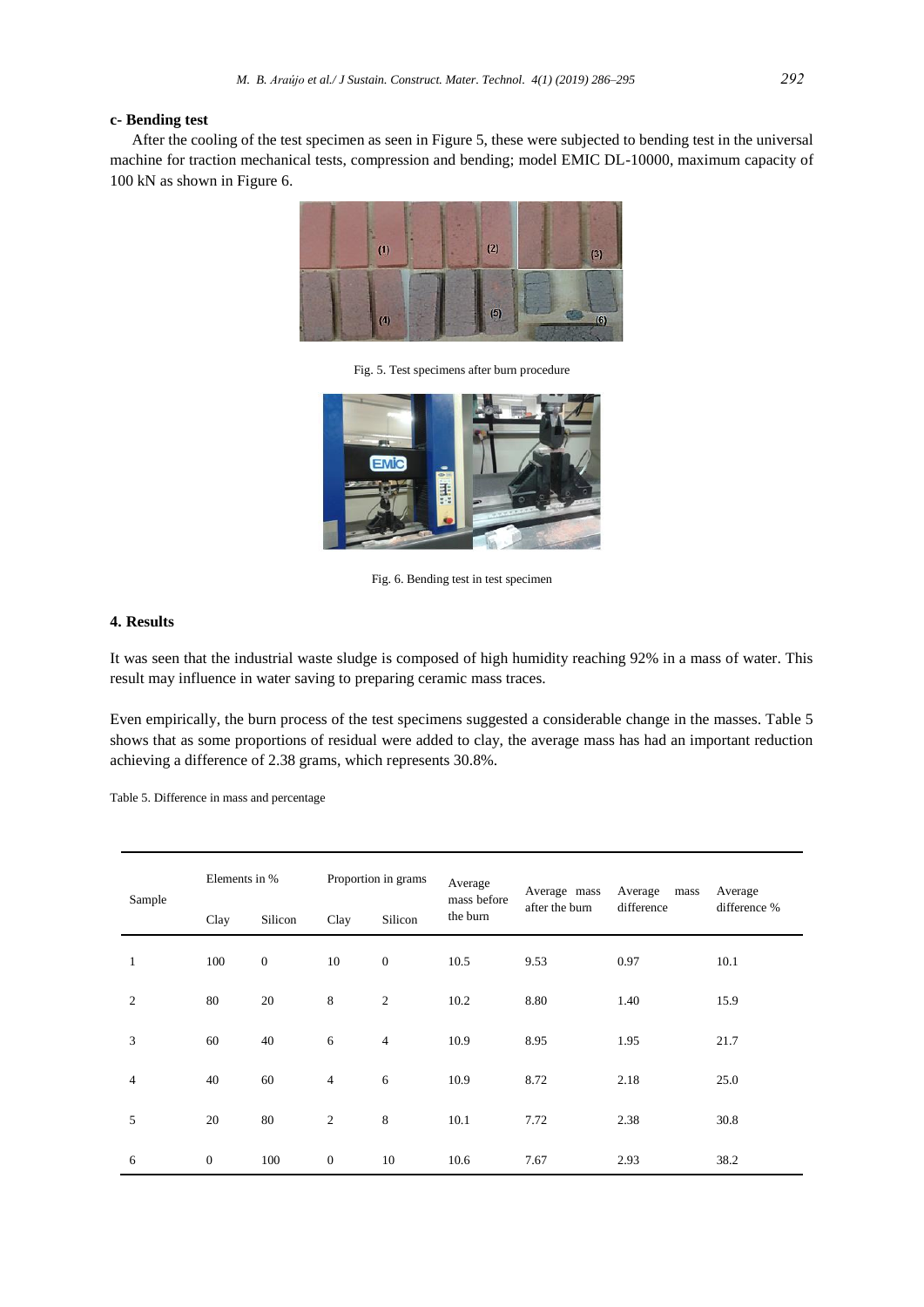Table 6 shows a variation in the dimensions of the samples after burn which is compatible with the drying process of the mass.

| Sample | Elements in % |              |                | Proportion in grams | Dimension before the<br>burn $(E, C, L)$ in mm | Dimensions after the     | Dimensional<br>differences of the |  |
|--------|---------------|--------------|----------------|---------------------|------------------------------------------------|--------------------------|-----------------------------------|--|
|        | Clay          | Silicon      | Clay           | Silicon             |                                                | burn $(E, C, L)$ in mm   | samples in mm                     |  |
| 1      | 100           | $\mathbf{0}$ | 10             | $\boldsymbol{0}$    | 5 x 61 x 21                                    | 5 x 58 x 20              | $0 \times 3 \times 1$             |  |
| 2      | 80            | 20           | 8              | 2                   | 5 x 61 x 21                                    | 5 x 58 x 20              | $0 \times 3 \times 1$             |  |
| 3      | 60            | 40           | 6              | $\overline{4}$      | $10 \times 61 \times 21$                       | 7 x 57 x 19              | 3x4x2                             |  |
| 4      | 40            | 60           | $\overline{4}$ | 6                   | 9 x 61 x 21                                    | 7 x 56 x 19              | $2 \times 5 \times 2$             |  |
| 5      | 20            | 80           | 2              | 8                   | 9 x 61 x 21                                    | 9 x 53 x 18              | $0 \times 8 \times 3$             |  |
| 6      | $\mathbf{0}$  | 100          | $\theta$       | 10                  | $12 \times 61 \times 21$                       | $10 \times 49 \times 17$ | $2 \times 12 \times 4$            |  |

Table 6. Mass and dimensions before and after the samples burn

Table 7 bending tests have shown a significant reduction of the mechanical resistance when residues were added to the clay.

In case of ceramic blocks width smaller than 90 mm, the least demanded compressive strength is 2.5 MPa. [11].

To the test specimen with their own dimensions shown in Table 6, after mechanic bend tests, maximum bend load (critical) was obtained as shown in Table 7. We see that as the silicon proportion increases in the traces of materialcomposition of the testspecimen, the mechanical resistance to bending is reduced.

Table 7. Bending Test in Newton (N)

| Elements in % |                  | Proportion in grams |                  | Bending Tests (Maximum force in |  |
|---------------|------------------|---------------------|------------------|---------------------------------|--|
| Clay          | Silicon          | Silicon<br>Clay     |                  | N)                              |  |
| 100           | $\boldsymbol{0}$ | 10                  | $\boldsymbol{0}$ | 91.34                           |  |
| 80            | 20               | 8                   | $\mathfrak{2}$   | 17.31                           |  |
| 60            | 40               | 6                   | $\overline{4}$   | 15.76                           |  |
| 40            | 60               | $\overline{4}$      | 6                | 12.92                           |  |
| 20            | 80               | $\overline{2}$      | 8                | 11.89                           |  |
| $\mathbf{0}$  | 100              | $\boldsymbol{0}$    | 10               | $\mathbf{0}$                    |  |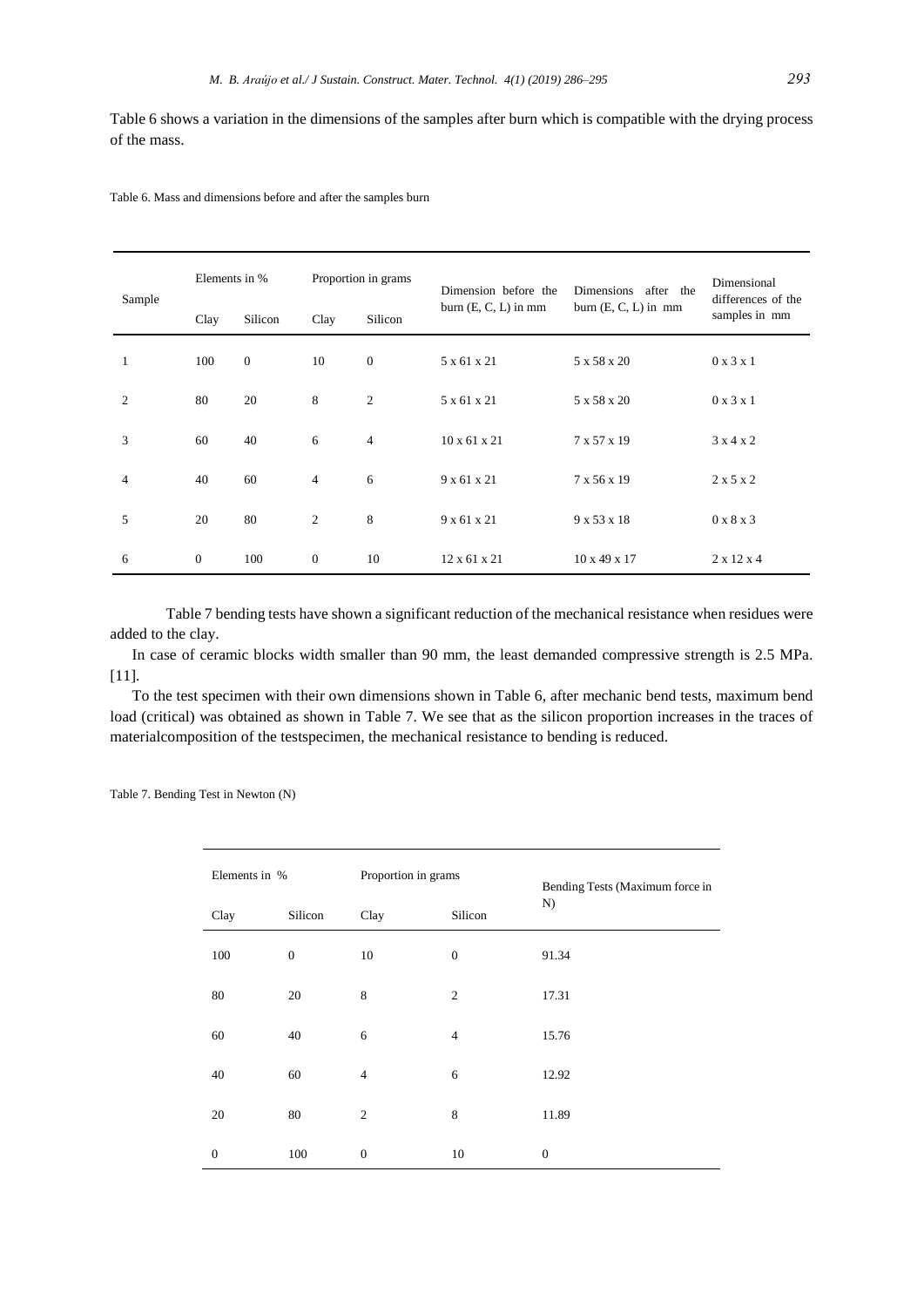## **5. Conclusion**

In the ceramic artifacts industry, the basic material used is clay, which has silicon in its composition. Recyclingindustrial waste sludge as an aggregate will lead to the sanitation of two environmental problems: sludge disposal at the end of the semiconductors production chain, and the obtainment of feedstock to the beginning of the ceramic artifact production chain.

We understand that using industrial waste sludge, especially in the ceramics sector, depends on larger studies and research for the production of artifacts. In this regard, it is necessary to perform more mechanical tests following the parameters imposed by Instituto Nacional de Metrologia, Qualidade e Tecnologia (INMETRO). In addition, toxicity tests suggest the possibility of reuse of residue as an opportunity of feedstock to ceramic sector.

## **References**

- 1. Fonseca, G.C., (2010). "Adições minerais e as disposições normativas relativas à produção de concreto no Brasil: Uma abordagem epistêmica", Tese, Universidade Federal de Minas Gerais. Programa de Pós-Graduação em Construção Civil, Belo Horizonte
- 2. Abceram., (2017). "Matérias Prima Naturais". [ONLINE] Associação Brasileira de Cerâmica. Available at: [http://abceram.org.br/materias-primas-naturais/#](http://abceram.org.br/materias-primas-naturais/)
- 3. Costa, M.I.L., Silva, E.R., Mattos, U.A.O., (2012). "20 anos de eco-eficiência no Brasil: De estratégia de negócios a princípio de Política Pública", Revista Brasileira de Gestão e Desenvolvimento Regional, Vol. 8, No 1, 3-28
- 4. Leite, P.R., (2009) "Logística reversa: Meio ambiente e competitividade". São Paulo: Pearson Prentice Hall
- 5. Brasil., (2010) "Lei nº 12.305 de 2 de agosto de 2010". Institui a Política Nacional de Resíduos Sólidos. Diário Oficial [da] República Federativa do Brasil
- 6. Balsamo, P., Martins, C.A., Chagas, R.C.C., Souza, B.S.S., Gomes, A.L.S., Cacuro, T.A., Brejão, A.S., Irazusta, S.P., (2016). "Ecotoxicidade do efluente e lodo da ETE de uma indústria de eletroeletrônicos". XIV Congresso Brasileiro de Ecotoxicologia. 07-10 de Setembro, Curitiba
- 7. Arenzon, A., Neto, T.J.P., Gerber, W., (2011). "Manual sobre toxidade em efluentes industriais". Federação das Indústrias do Rio Grande do Sul – (FIERGS) - Conselho de Meio Ambiente – (CODEMA) – 42 p. Porto Alegre
- 8. Ramos, S.O., Macedo, R.S., Cartaxo, J.M., Menezes, R.R., Navarro, L.N.L., Neves, G.A., (2010). "Caracterização de argilas usadas para cerâmica estrutural". Revista Eletrônica de Materiais e Processos, Vol.5, No3, 65-70
- 9. Tabak, Y., Kara, M., Günay, E., Yildirim, S.T., Yilmaz, Ş., (2012). "Ceramic tile waste as a waste management solution for concrete". 3rd International Conference on Industrial and Hazardous Waste Management – Crete
- 10. Ay, N., Ünal, M., (2000). "The use of waste ceramic tile in cement production". Technical Note. Pergamon. Elsevier Science Inc. Cement and Concrete Research Vol. 30, 2000, pp.497-499.